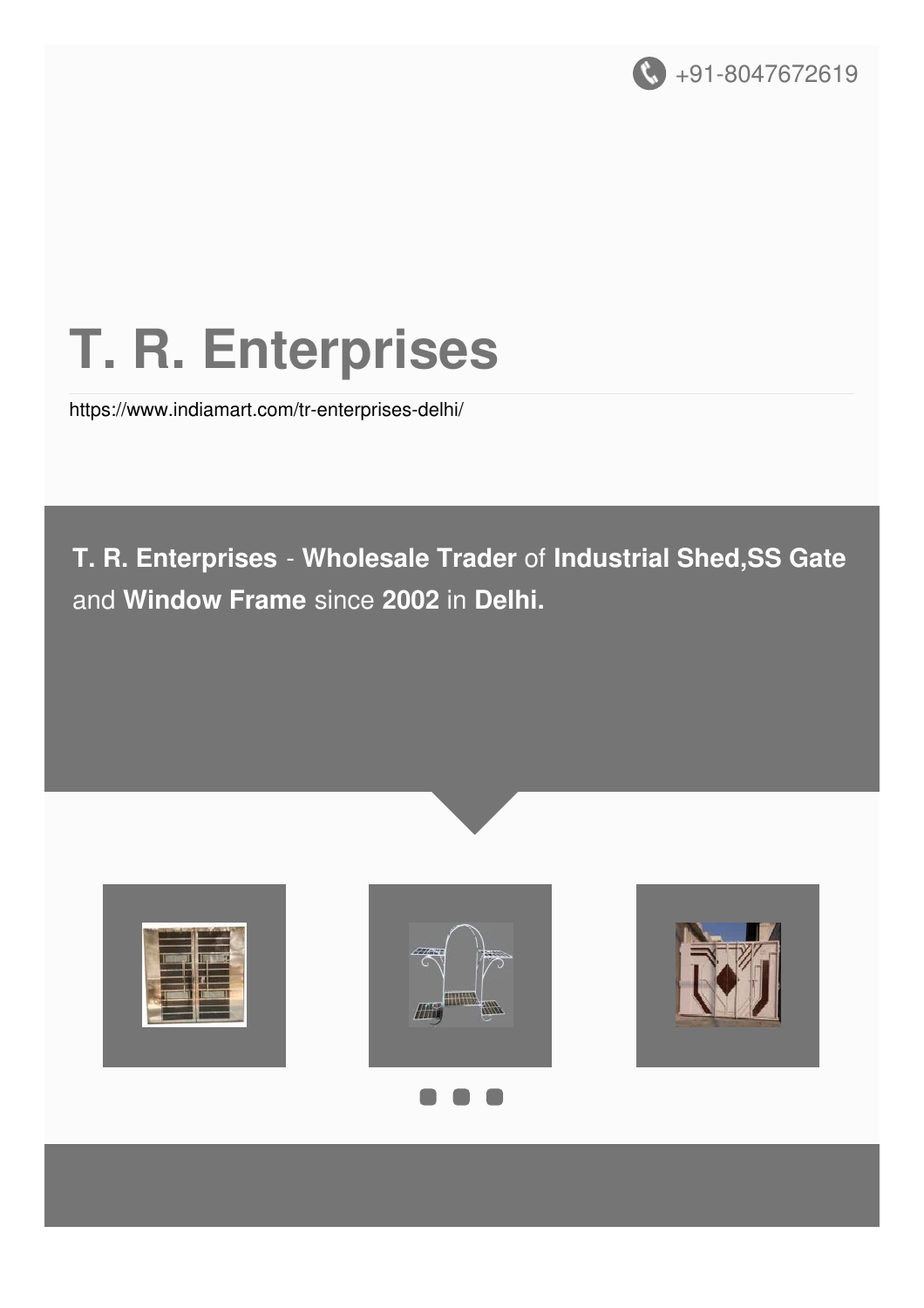## About Us

**T. R. Enterprises** - **Wholesale Trader** of **Industrial Shed,SS Gate** and **Window Frame** since **2002** in **Delhi.**

**For more information, please visit**

<https://www.indiamart.com/tr-enterprises-delhi/profile.html>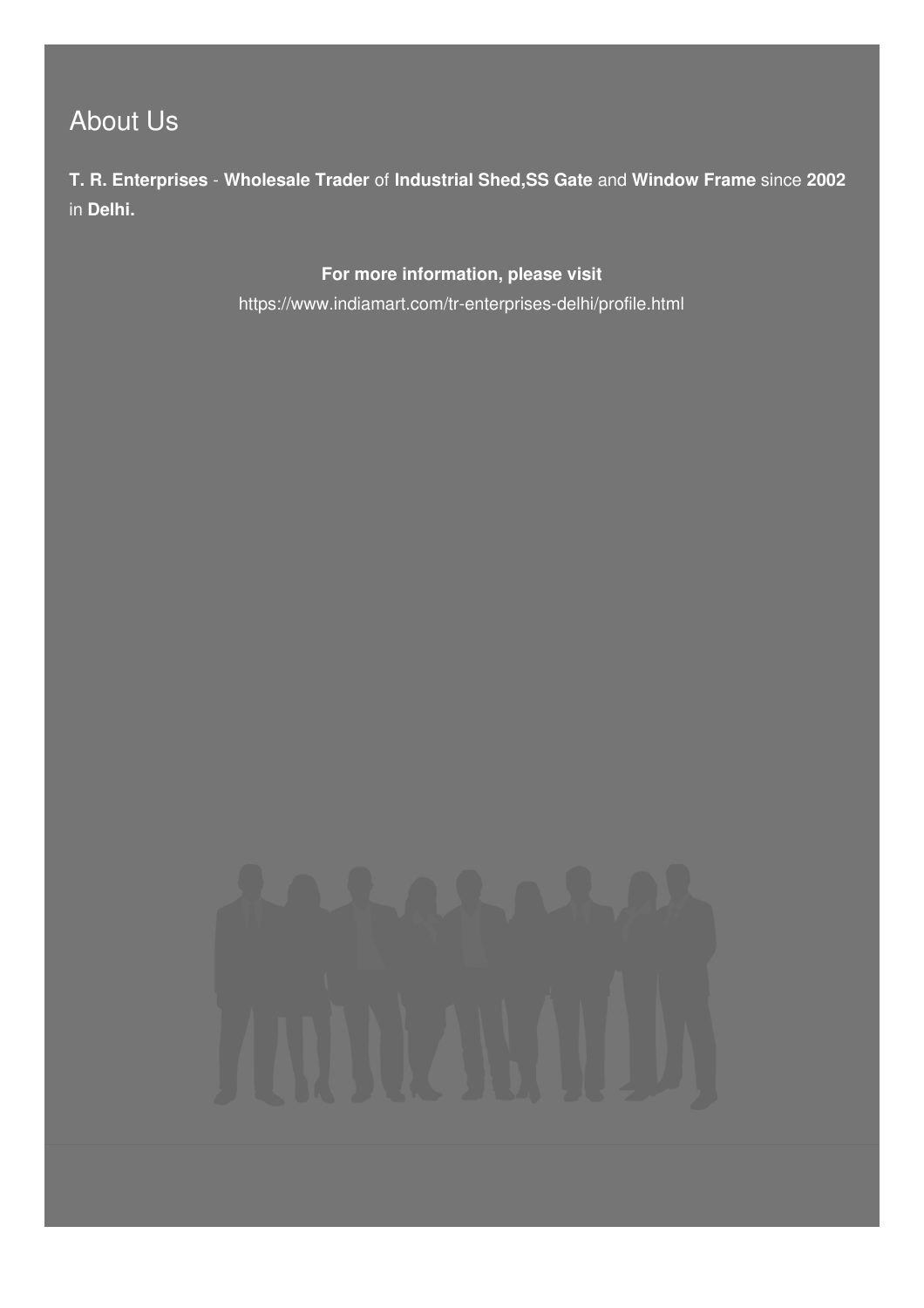#### **STAINLESS STEEL GATE**



**Swing Feet Stainless Steel** Gate



SS304 Stainless Steel Gate



Ractangular Stainless Steel Gate



**Stainless Steel Swing Gate**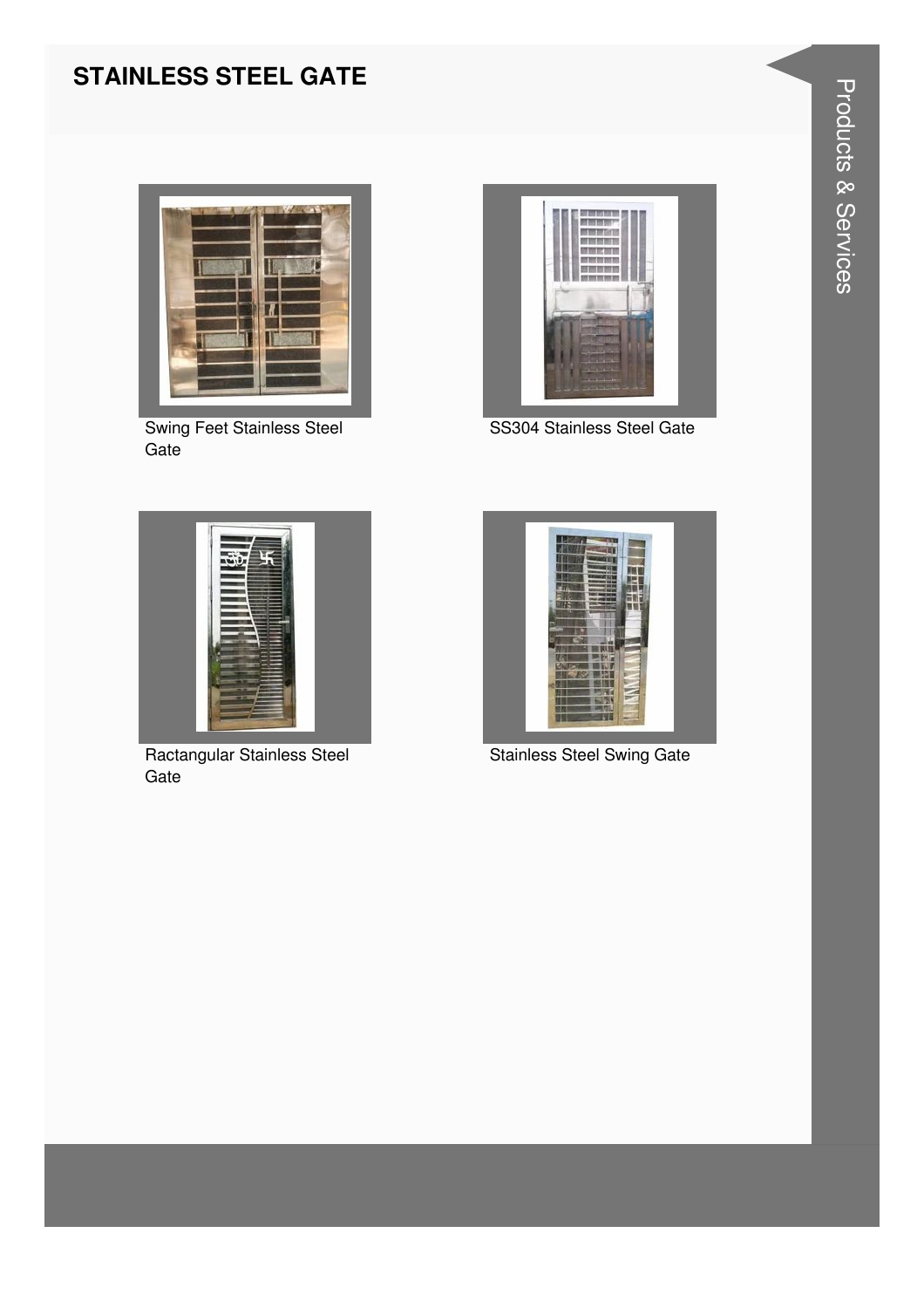#### **PLANT STAND**



Garden Plant Pot Stands



4 Shelves Garden Plant Pot **Stands** 



**U Shaped Garden Plant Stand** 



3 Shelves Garden Plant Stand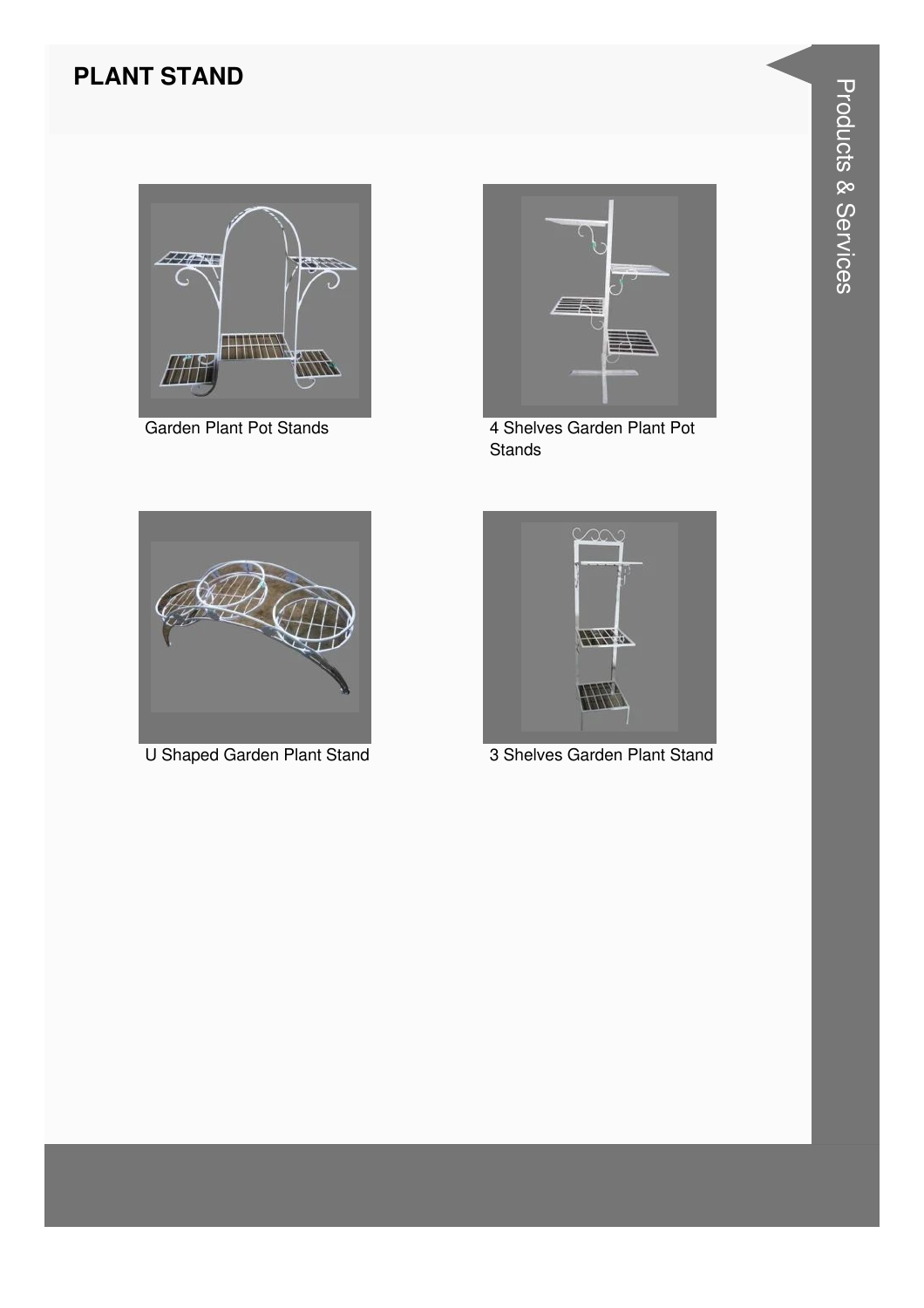#### **IRON GATE**



Rectangular Iron Gate



Swing Iron Gate



Hinged Iron Main Gate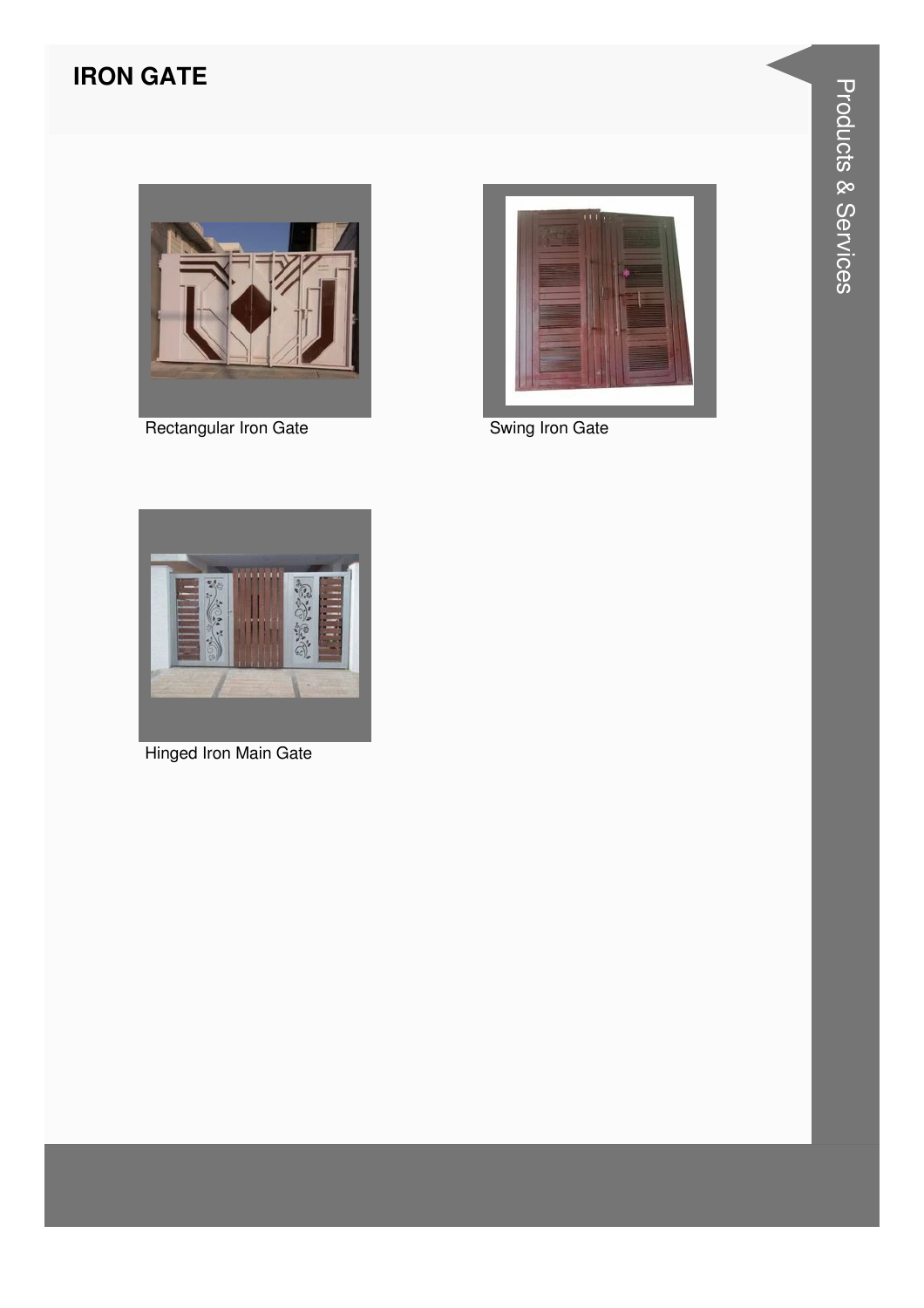#### **OTHER PRODUCTS:**



6 Shelves Garden Plant Pot Stands



U Shaped Iron Window Frame



**Ms Front Gate** 



mosquito net ms gate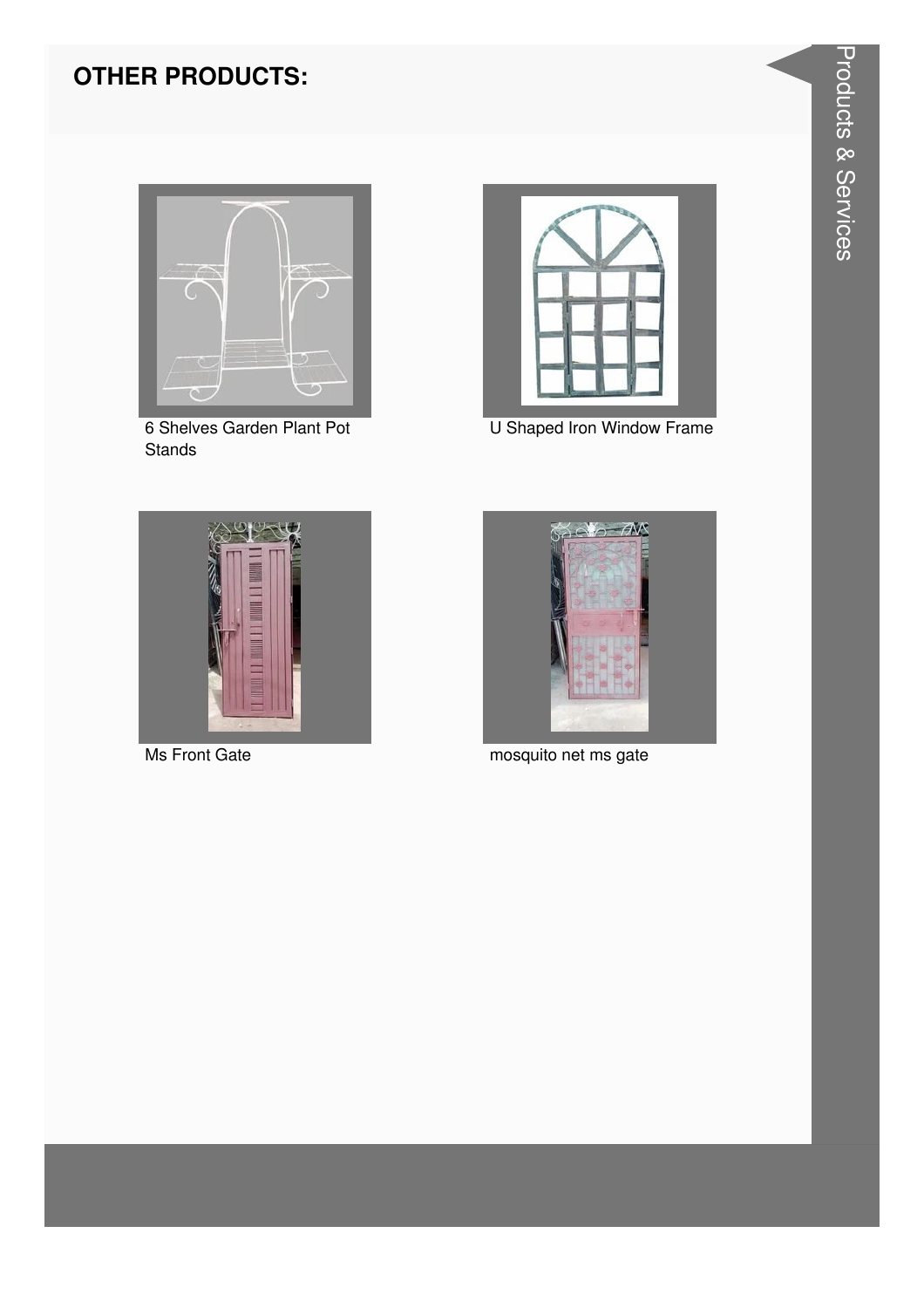### **OTHER PRODUCTS:**



**Stainless Steel Glass Balcony** Railing



**Stainless Steel Railing Pillar** 



**Industrial Factory Roofing** Sheds



**SS Window Frame**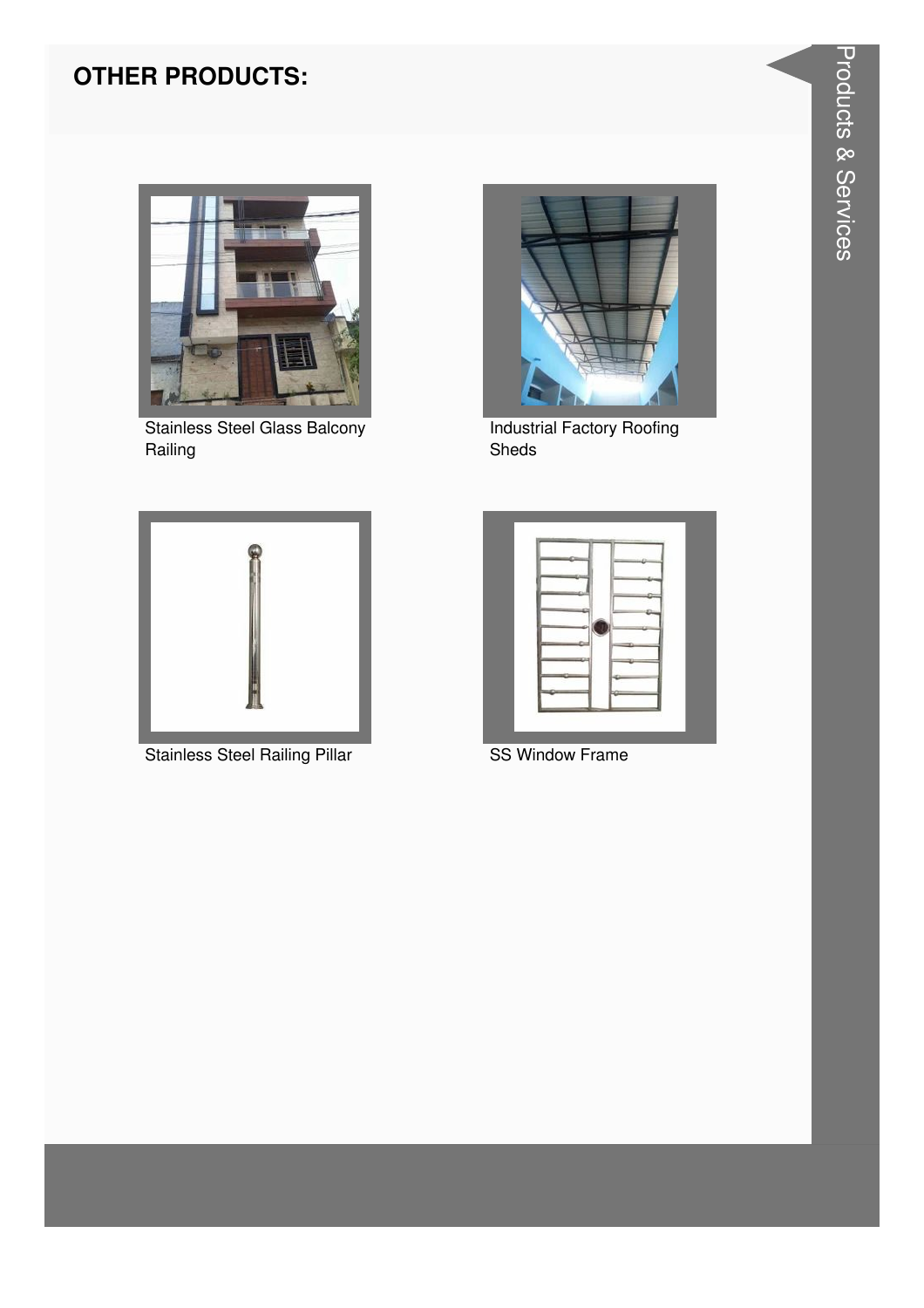#### **OTHER PRODUCTS:**



**Galvanised Rolling Shutters** 



**Stainless Steel Window** Awning



**Stainless Steel Stair Railing**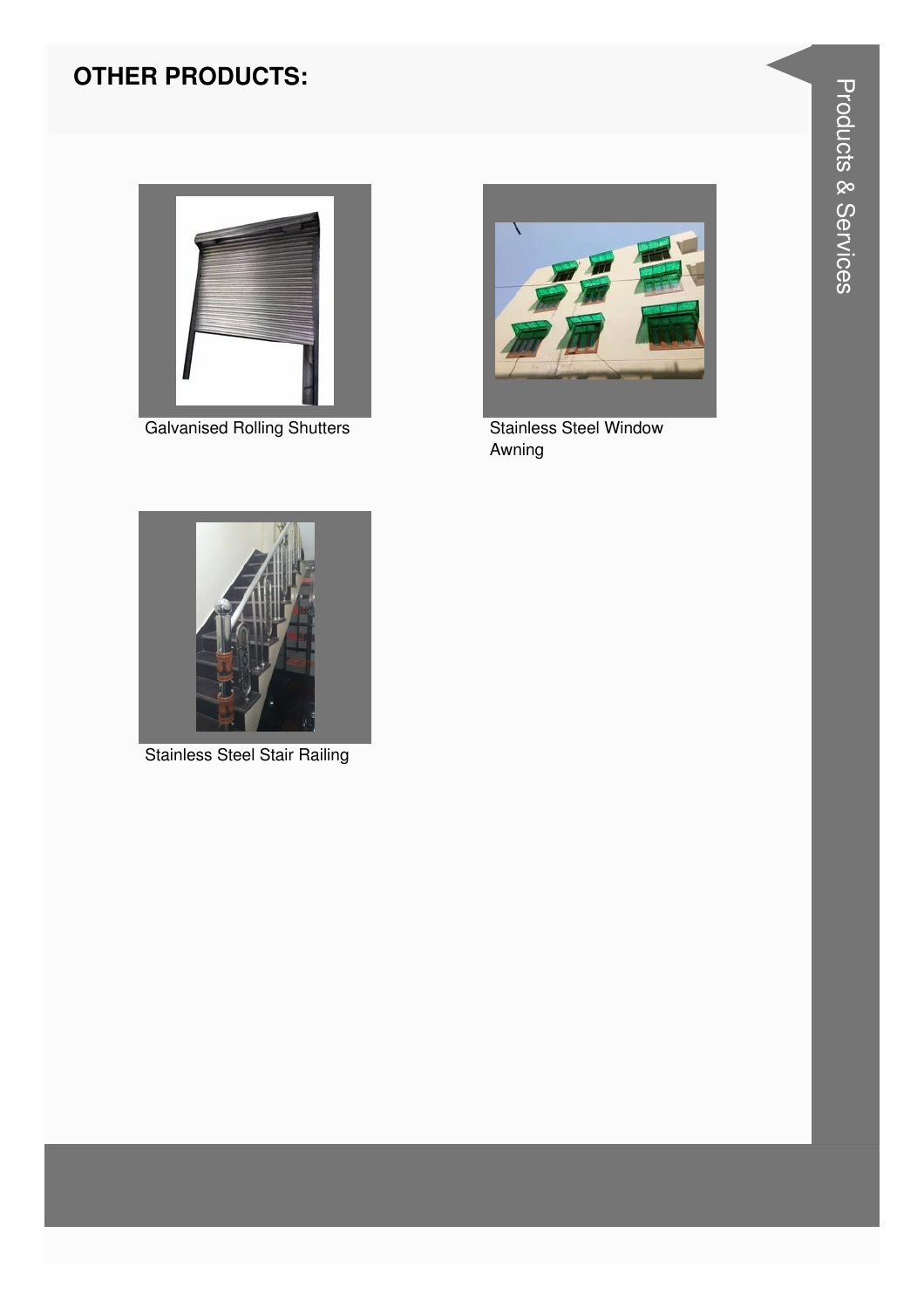# Factsheet

| Year of Establishment            | : 2002             |
|----------------------------------|--------------------|
| <b>Nature of Business</b>        | : Wholesale Trader |
| <b>Total Number of Employees</b> | : Upto 10 People   |